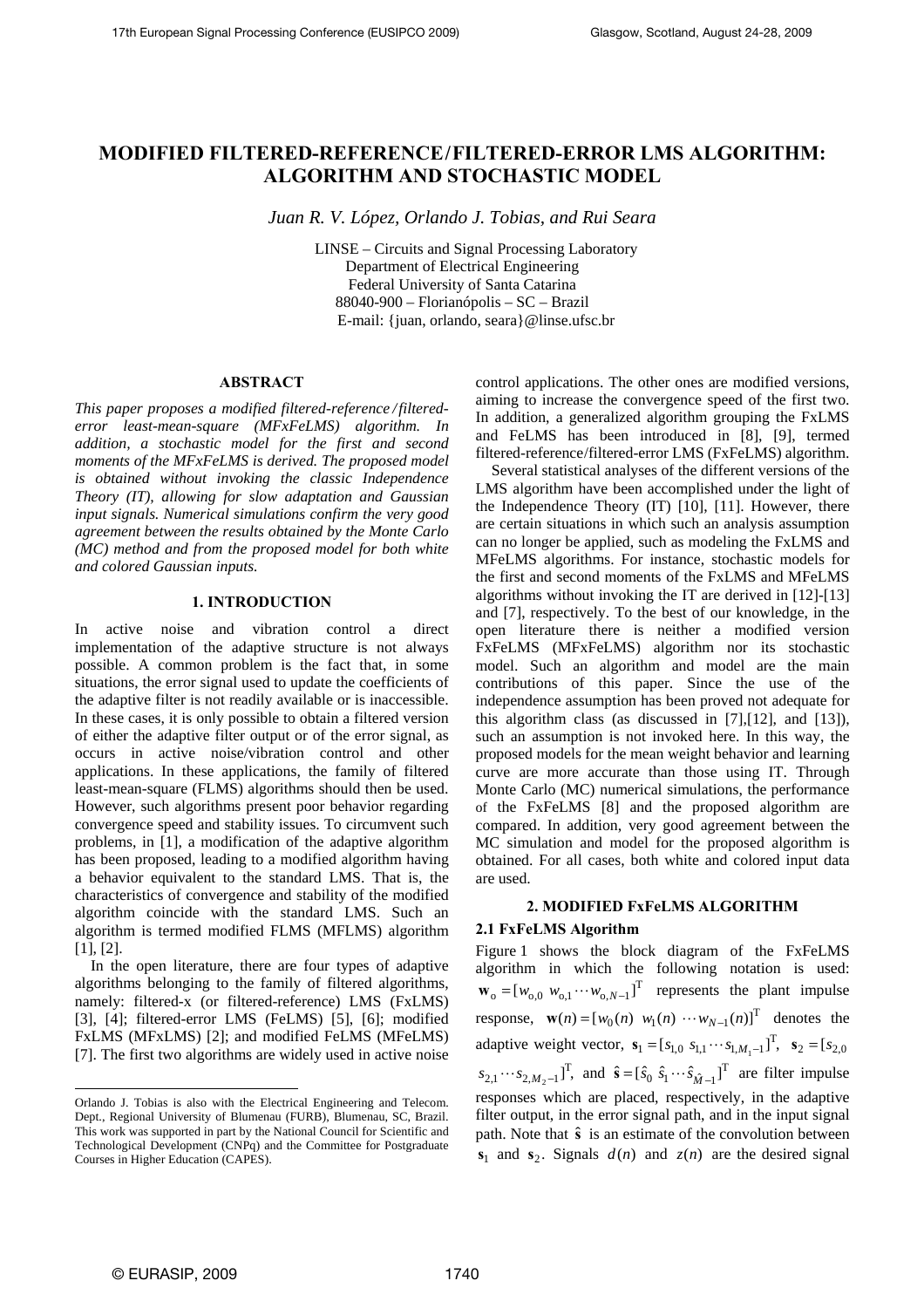and measurement noise, respectively. The latter is i.i.d, zero-mean and uncorrelated with any other signal in the system. In this analysis, the input vector is  $\mathbf{x}(n) = [x(n) x(n-1) \cdots x(n-N+1)]^T$ , with  $\{x(n)\}$  being a zero-mean Gaussian process with variance  $\sigma_x^2$ . The filtered input vector is given by  $\mathbf{x}_f(n) = [x_f(n) x_f(n-1) \cdots$  $x_f (n - N + 1)$ <sup>T</sup>, with

$$
\mathbf{x}_{\rm f}(n) = \sum_{i=0}^{\hat{M}-1} \hat{s}_i \mathbf{x}(n-i). \tag{1}
$$

In this work, we consider that vectors  $\mathbf{w}_0$  and  $\mathbf{w}(n)$  have the same dimension, while the dimensions of vectors  $s_1$  and **s**<sub>2</sub> may be different.

From Figure 1, the error signal is given by

$$
e(n) = \mathbf{w}_o^{\mathrm{T}} \mathbf{x}(n) - \sum_{i=0}^{M_1 - 1} s_{i,i} \mathbf{w}^{\mathrm{T}}(n - i) \mathbf{x}(n - i) + z(n).
$$
 (2)

The filtered error signal, used in the weight-updating rule of the adaptive algorithm, is given by

$$
e_{\rm f}(n) = \sum_{i=0}^{M_2 - 1} s_{2,i} e(n - i).
$$
 (3)

Now, substituting (2) into (3), we obtain

$$
e_{\mathbf{f}}(n) = \sum_{i=0}^{M_2 - 1} s_{2,i} \mathbf{w}_{\mathbf{o}}^{\mathbf{T}} \mathbf{x}(n - i) + z_{\mathbf{f}}(n)
$$
  
- 
$$
\sum_{i=0}^{M_2 - 1} \sum_{j=0}^{M_1 - 1} s_{2,i} s_{1,j} \mathbf{w}^{\mathbf{T}}(n - i - j) \mathbf{x}(n - i - j)
$$
 (4)

with

$$
z_{\rm f}(n) = \sum_{i=0}^{M_2 - 1} s_{2,i} z(n - i). \tag{5}
$$

Alternatively, (4) can be rewritten as

$$
e_{\rm f}(n) = \sum_{i=0}^{M_2 - 1} s_{2,i} \mathbf{w}_{\rm o}^{\rm T} \mathbf{x}(n - i) + z_{\rm f}(n)
$$
  
- 
$$
\sum_{i=0}^{M_3 - 1} s_{3,i} \mathbf{w}^{\rm T}(n - i) \mathbf{x}(n - i)
$$
 (6)

with

$$
\mathbf{s}_3 = \mathbf{s}_1 * \mathbf{s}_2 \tag{7}
$$

where ∗ denotes the convolution operator. Thus, the weight update equation of the FxFeLMS algorithm is finally given by [8]

$$
\mathbf{w}(n+1) = \mathbf{w}(n) + \mu e_{\mathbf{f}}(n)\mathbf{x}_{\mathbf{f}}(n). \tag{8}
$$

#### **2.2 Modified FxFeLMS Algorithm**

The MFxFeLMS algorithm is obtained by compensating the filtering operations performed by the filters  $s_1$  and  $s_2$ . Such compensation is achieved by including the term  $-\Lambda_f(n)$  (named compensation term) into (6) [1]. In this way, the weight update and compensated error  $\hat{e}_{\rm f}(n)$ expressions are, respectively, given by

and

$$
\hat{e}_{\rm f}(n) = \sum_{i=0}^{M_2 - 1} s_{2,i} \mathbf{w}_{0}^{\mathrm{T}} \mathbf{x}(n - i) + z_{\rm f}(n) \n- \sum_{i=0}^{M_3 - 1} s_{3,i} \mathbf{w}^{\mathrm{T}}(n - i) \mathbf{x}(n - i)
$$
\n(10)\n  
\n-  $\Lambda_{\rm f}(n)$ .

 $w(n+1) = w(n) + \mu \hat{e}_f(n) x_f(n)$  (9)

The compensation term  $\Lambda_f(n)$  is determined by enforcing (10) to be equal to the error signal of the standard LMS algorithm [1], whereby

$$
e_{\text{LMS}}(n) = \sum_{i=0}^{M_2 - 1} s_{2,i} \mathbf{w}_o^{\text{T}} \mathbf{x}(n - i) + z_f(n)
$$
  
- 
$$
\sum_{i=0}^{M_3 - 1} s_{3,i} \mathbf{w}^{\text{T}}(n) \mathbf{x}(n - i).
$$
 (11)

Note that in (11) the error signal now depends on the current value of the adaptive weight vector  $w(n)$  instead of  $w(n-i)$ . From (10) and (11) the required compensation term is

$$
\Lambda_{\rm f}(n) = \sum_{i=0}^{M_{\rm s}-1} s_{3,i} [\mathbf{w}^{\rm T}(n) - \mathbf{w}^{\rm T}(n-i)] \mathbf{x}(n-i). \qquad (12)
$$

In (12), the difference  $[\mathbf{w}^T(n) - \mathbf{w}^T(n-i)] = 0$  for  $i = 0$ ; otherwise,  $[\mathbf{w}^T(n) - \mathbf{w}^T(n-i)]$  is obtained from (9) as follows. First, note that

$$
i = 1 \implies \mathbf{w}(n) = \mathbf{w}(n-1) + \mu \hat{e}_f(n-1)\mathbf{x}_f(n-1)
$$
 (13)

$$
i = 2 \implies
$$
  $\mathbf{w}(n-1) = \mathbf{w}(n-2) + \mu \hat{e}_f(n-2)\mathbf{x}_f(n-2)$  (14)

$$
i = L \Rightarrow \mathbf{w}(n - L + 1) = \mathbf{w}(n - L) + \mu \hat{e}_f(n - L)\mathbf{x}_f(n - L)
$$
 (15)

with  $L = M_3 - 1$ . Now, determining the algebraic differences between  $(9)$  and  $(13)$ ,  $(14)$ , and  $(15)$ , respectively, we get

$$
\begin{bmatrix}\n\mathbf{w}^{\mathrm{T}}(n+1) - \mathbf{w}^{\mathrm{T}}(n) \\
\mathbf{w}^{\mathrm{T}}(n+1) - \mathbf{w}^{\mathrm{T}}(n-1) \\
\mathbf{w}^{\mathrm{T}}(n+1) - \mathbf{w}^{\mathrm{T}}(n-2) \\
\vdots \\
\mathbf{w}^{\mathrm{T}}(n+1) - \mathbf{w}^{\mathrm{T}}(n-2)\n\end{bmatrix} = \begin{bmatrix}\n\mathbf{w}^{\mathrm{T}}(n) - \mathbf{w}^{\mathrm{T}}(n-1) \\
\mathbf{w}^{\mathrm{T}}(n) - \mathbf{w}^{\mathrm{T}}(n-2) \\
\vdots \\
\mathbf{w}^{\mathrm{T}}(n) - \mathbf{w}^{\mathrm{T}}(n-3) \\
\vdots \\
\mathbf{w}^{\mathrm{T}}(n) - \mathbf{w}^{\mathrm{T}}(n-1)\n\end{bmatrix}
$$
\n(16)  
\n
$$
+ \mu \hat{e}_{\mathrm{f}}(n) \begin{bmatrix}\n\mathbf{x}_{\mathrm{f}}^{\mathrm{T}}(n) \\
\mathbf{x}_{\mathrm{f}}^{\mathrm{T}}(n) \\
\mathbf{x}_{\mathrm{f}}^{\mathrm{T}}(n) \\
\vdots \\
\mathbf{x}_{\mathrm{f}}^{\mathrm{T}}(n)\n\end{bmatrix} - \mu \begin{bmatrix}\n\hat{e}_{\mathrm{f}}(n-1)\mathbf{x}_{\mathrm{f}}^{\mathrm{T}}(n-1) \\
\hat{e}_{\mathrm{f}}(n-2)\mathbf{x}_{\mathrm{f}}^{\mathrm{T}}(n-2) \\
\hat{e}_{\mathrm{f}}(n-3)\mathbf{x}_{\mathrm{f}}^{\mathrm{T}}(n-3) \\
\vdots \\
\hat{e}_{\mathrm{f}}(n-L)\mathbf{x}_{\mathrm{f}}^{\mathrm{T}}(n-L)\n\end{bmatrix}.
$$

Now, applying (13)-(15) to determine, respectively,  $\hat{e}_{\rm f}(n-1)\mathbf{x}_{\rm f}^{\rm T}(n-1)$  to  $\hat{e}_{\rm f}(n-L)\mathbf{x}_{\rm f}^{\rm T}(n-L)$ , and substituting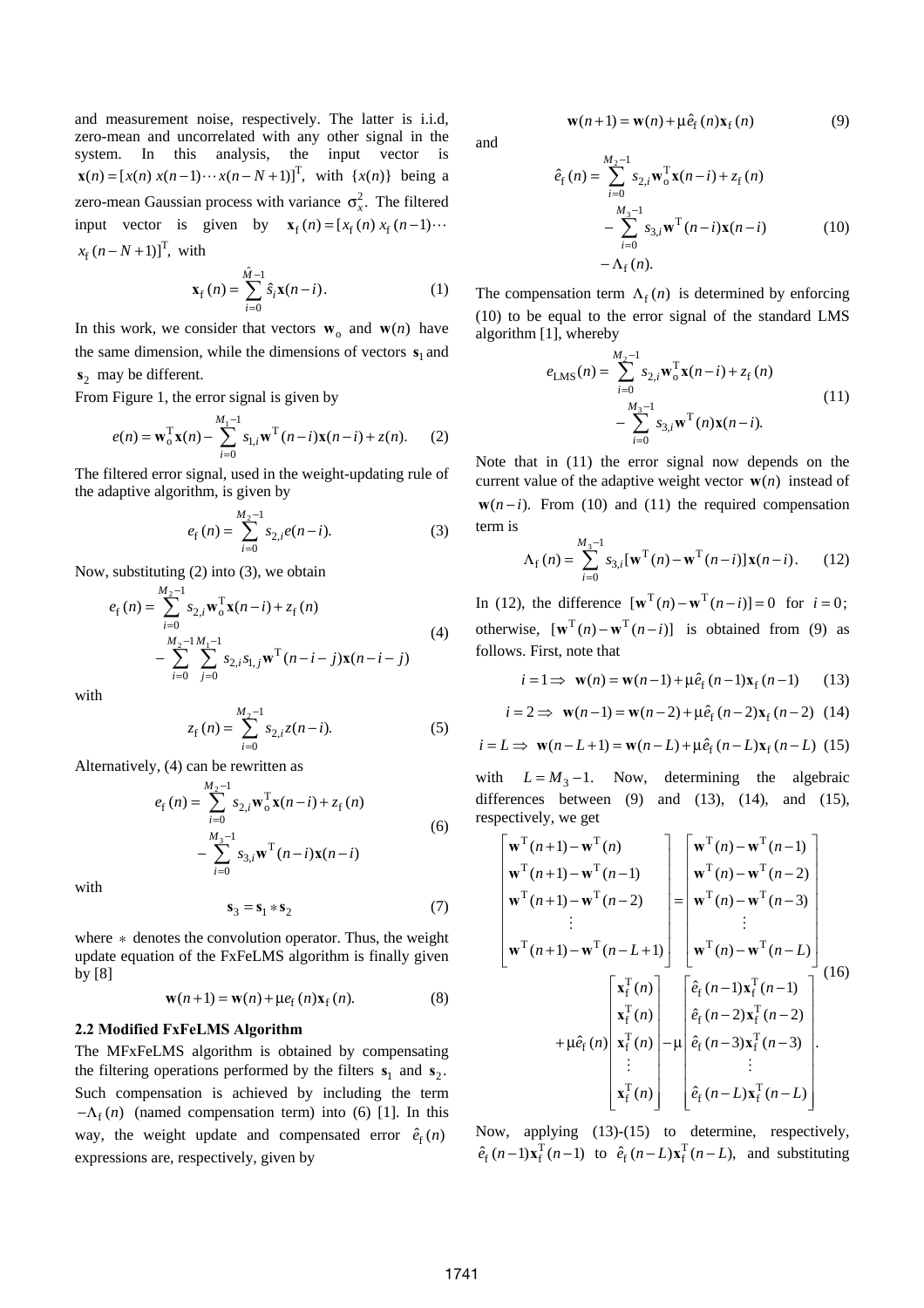the resulting expressions into (16), after some straightforward algebra, we get

$$
\begin{bmatrix} \mathbf{a}_1^{\mathrm{T}}(n+1) \\ \mathbf{a}_2^{\mathrm{T}}(n+1) \\ \vdots \\ \mathbf{a}_{M_3-1}^{\mathrm{T}}(n+1) \end{bmatrix} = \begin{bmatrix} 0 \\ \mathbf{a}_1^{\mathrm{T}}(n) \\ \vdots \\ \mathbf{a}_{M_3-2}^{\mathrm{T}}(n) \end{bmatrix} + \mu \hat{e}_f(n) \begin{bmatrix} \mathbf{x}_f^{\mathrm{T}}(n) \\ \mathbf{x}_f^{\mathrm{T}}(n) \\ \vdots \\ \mathbf{x}_f^{\mathrm{T}}(n) \end{bmatrix}
$$
(17)

with

$$
\mathbf{a}_j^{\mathrm{T}}(n) = \mathbf{w}^{\mathrm{T}}(n) - \mathbf{w}^{\mathrm{T}}(n-j), \quad j = 1, 2, ..., M_3 - 1.
$$
 (18)

Expression (17) can be rewritten as

$$
\mathbf{a}_{j}(n+1) = \begin{cases} \mu \hat{e}_{f}(n) \mathbf{x}_{f}(n), & j = 1 \\ \mathbf{a}_{j-1}(n) + \mu \hat{e}_{f}(n) \mathbf{x}_{f}(n), & 2 \leq j \leq M_{3} - 1. \end{cases}
$$
(19)

Finally, substituting (18) into (12) and the resulting expression into (10), the compensated error signal is determined as follows:

$$
\hat{e}_{\mathbf{f}}(n) = \sum_{i=0}^{M_2 - 1} s_{2,i} \mathbf{w}_{0}^{\mathrm{T}} \mathbf{x}(n - i) - \sum_{i=0}^{M_3 - 1} s_{3,i} \mathbf{w}^{\mathrm{T}}(n - i) \mathbf{x}(n - i)
$$
\n
$$
- \sum_{i=1}^{M_3 - 1} s_{3,i} \mathbf{a}_{i}^{\mathrm{T}}(n) \mathbf{x}(n - i) + z_{\mathbf{f}}(n).
$$
\n(20)

#### **3. ANALYSIS**

To determine model expressions for the MFxFeLMS algorithm, we make the following assumption A1: the correlations between input vectors at different lags are much more important than the correlations between the input and weight vectors. The same assumption is used for the correlations between input and  $\alpha_j$  vectors.

#### **3.1 Mean Weight Behavior**

In this section, a model expression for the first moment of the adaptive weight vector is derived. Taking the expected value of both sides of (9), one has

$$
E[\mathbf{w}(n+1)] = E[\mathbf{w}(n)] + \mu E[\hat{e}_f(n)\mathbf{x}_f(n)].
$$
 (21)

The term  $\hat{e}_f(n)x_f(n)$  is obtained by post-multiplying both sides of (20) by  $\mathbf{x}_f(n)$ . Then, substituting (1) into all r.h.s. terms of the resulting expression, taking the expected value, and according A1, we obtain

$$
E[\hat{e}_{\mathbf{f}}(n)\mathbf{x}_{\mathbf{f}}(n)] = \sum_{i=0}^{\hat{M}-1} \sum_{j=0}^{M_2-1} \hat{s}_i s_{2,j} \mathbf{R}_{j-i} \mathbf{w}_0
$$
  

$$
- \sum_{i=0}^{\hat{M}-1} \sum_{j=0}^{M_3-1} \hat{s}_i s_{3,j} \mathbf{R}_{j-i} E[\mathbf{w}(n-j)] \quad (22)
$$
  

$$
- \sum_{i=0}^{\hat{M}-1} \sum_{j=1}^{M_3-1} \hat{s}_i s_{3,j} \mathbf{R}_{j-i} E[\mathbf{\alpha}_j(n)]
$$

where the autocorrelation matrix **R**  $_{i-i}$  in (22) is obtained according to the general form  $\mathbf{R}_{\beta-\alpha} = E[\mathbf{x}(n-\alpha)\mathbf{x}^{\text{T}}(n-\beta)].$ 

In (22), the term  $E[\alpha_i(n)]$  is determined by taking the expected value of (19). Thus,

$$
E[\mathbf{a}_{j}(n+1)] = \begin{cases} \mu E[\hat{e}_{f}(n)\mathbf{x}_{f}(n)], & j = 1\\ E[\mathbf{a}_{j-1}(n)] + \mu E[\hat{e}_{f}(n)\mathbf{x}_{f}(n)], & 2 \leq j \leq M_{3} - 1. \end{cases}
$$
\n(23)

#### **3.2 Steady-State Value of**  $w(n)$

By substituting (22) into (21) and taking the limit as  $n \rightarrow \infty$  of the resulting expression, we have

$$
\lim_{n \to \infty} E[\mathbf{w}(n+1)] = \lim_{n \to \infty} E[\mathbf{w}(n)] + \mu \sum_{i=0}^{\hat{M}-1} \sum_{j=0}^{M_2-1} \hat{s}_i s_{2,j} \mathbf{R}_{j-i} \mathbf{w}_0
$$
  

$$
-\mu \sum_{i=0}^{\hat{M}-1} \sum_{j=0}^{M_3-1} \hat{s}_i s_{3,j} \mathbf{R}_{j-i} \lim_{n \to \infty} E[\mathbf{w}(n-j)]
$$
  

$$
-\mu \sum_{i=0}^{\hat{M}-1} \sum_{j=1}^{M_3-1} \hat{s}_i s_{3,j} \mathbf{R}_{j-i} \lim_{n \to \infty} E[\mathbf{\alpha}_j(n)].
$$
 (24)

Now, assuming algorithm convergence, the steady-state value of the weight vector is obtained from the following condition:

$$
\lim_{n \to \infty} E[\mathbf{w}(n+1)] = \lim_{n \to \infty} E[\mathbf{w}(n-j)]
$$
  
= 
$$
\lim_{n \to \infty} E[\mathbf{w}(n)] = \mathbf{w}_{\infty}.
$$
 (25)

Then, using the result of (25) in (24) and considering a system identification problem as illustrated in Figure 1, we get

$$
\mu \sum_{i=0}^{\hat{M}-1} \sum_{j=0}^{M_3-1} \hat{s}_i s_{3,j} \mathbf{R}_{j-i} \mathbf{w}_{\infty} = \mu \sum_{i=0}^{\hat{M}-1} \sum_{j=0}^{M_2-1} \hat{s}_i s_{2,j} \mathbf{R}_{j-i} \mathbf{w}_{\infty}
$$
\n
$$
-\mu \sum_{i=0}^{\hat{M}-1} \sum_{j=1}^{M_3-1} \hat{s}_i s_{3,j} \mathbf{R}_{j-i} \lim_{n \to \infty} E[\mathbf{\alpha}_j(n)].
$$
\n(26)

From (18), note that  $\lim_{n \to \infty} \{ E[\mathbf{w}^{T}(n)] - E[\mathbf{w}^{T}(n-j)] \} =$  $\lim_{n \to \infty} E[\boldsymbol{\alpha}_j^T(n)] = 0$ , thereby canceling the effect of the compensating term  $\Lambda_f(n)$ . Then, using such a relation in

$$
\mathbf{w}_{\infty} = \left(\sum_{i=0}^{\hat{M}-1}\sum_{j=0}^{M_3-1} \hat{s}_i s_{3,j} \mathbf{R}_{j-i}\right)^{-1} \sum_{i=0}^{\hat{M}-1}\sum_{j=0}^{M_2-1} \hat{s}_i s_{2,j} \mathbf{R}_{j-i} \mathbf{w}_o. (27)
$$

#### **3.3 Learning Curve**

(26), one obtains

To determine the model expression for the learning curve of the MFxFeLMS algorithm, we substitute (12) into (10), and after simple mathematics, we find

$$
\hat{e}_{\mathbf{f}}(n) = \sum_{i=0}^{M_2 - 1} s_{2,i} \mathbf{w}_o^{\mathrm{T}} \mathbf{x}(n - i) - \sum_{i=0}^{M_3 - 1} s_{3,i} \mathbf{w}^{\mathrm{T}}(n) \mathbf{x}(n - i) + z_{\mathbf{f}}(n).
$$
\n(28)

Now, squaring (28), taking the expected value of both sides of the resulting expression, and according to A1, we obtain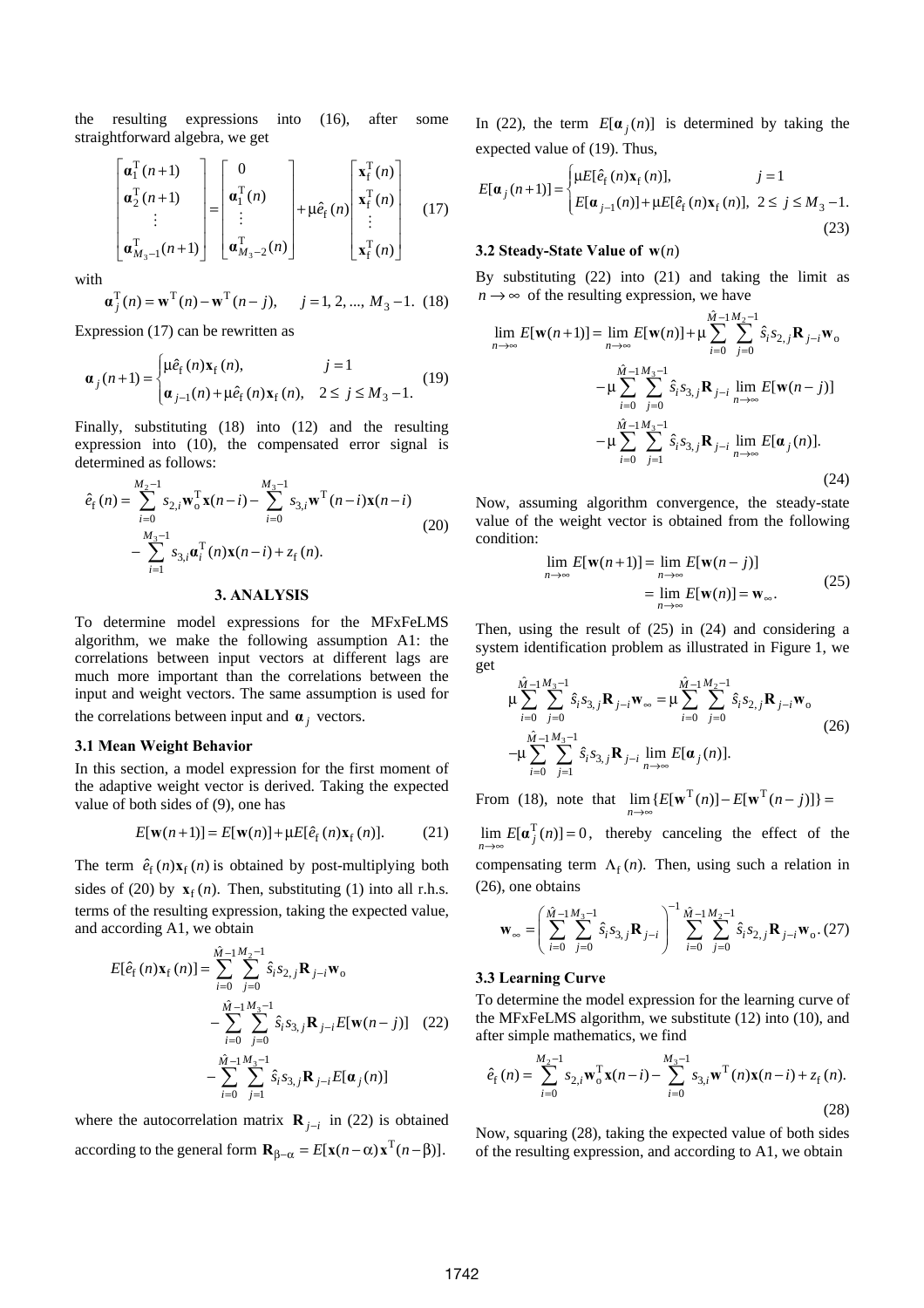$$
E[\hat{e}_{f}^{2}(n)] = \mathbf{w}_{0}^{T} \sum_{i=0}^{M_{2}-1} \sum_{j=0}^{M_{2}-1} s_{2,i} s_{2,j} \mathbf{R}_{j-i} \mathbf{w}_{0}
$$
  
\n
$$
-2\mathbf{w}_{0}^{T} \sum_{i=0}^{M_{2}-1} \sum_{j=0}^{M_{3}-1} s_{2,i} s_{3,j} \mathbf{R}_{j-i} E[\mathbf{w}(n)]
$$
  
\n
$$
+ \sum_{i=0}^{M_{3}-1} \sum_{j=0}^{M_{3}-1} s_{3,i} s_{3,j} \text{tr}\{\mathbf{R}_{j-i} E[\mathbf{w}(n)\mathbf{w}^{T}(n)]\}
$$
  
\n
$$
+ \sum_{i=0}^{M_{2}-1} s_{2,i}^{2} \sigma_{z}^{2}.
$$
 (29)

To complete the derivation of (29), we should obtain the second moment of  $w(n)$ . For such, allowing for the slow adaptation condition, the following approximation can be used [14]:

$$
E[\mathbf{w}(n)\mathbf{w}^{\mathrm{T}}(n)] \cong E[\mathbf{w}(n)]E[\mathbf{w}^{\mathrm{T}}(n)].
$$
 (30)

#### **4. SIMULATION RESULTS**

In this section, two examples are presented; the first compares the performance of the FxFeLMS algorithm with the proposed MFxFeLMS algorithm and its model, for white Gaussian input data, under two situations: the same convergence speed and the same minimum steady–state error. In the second example, the proposed model is also assessed for colored Gaussian input data. For the two presented examples, a system identification problem is used. Also, we assume that the input signal path filter estimate is given by  $\hat{\mathbf{s}} = \mathbf{s}_3 = \mathbf{s}_1 \cdot \mathbf{s}_2$ .

#### **4.1 Example 1**

In this example, the unknown plant is the length-17 vector  $\mathbf{w}_0 = [-0.457 - 0.086 - 0.100 - 0.071 \ 0.107 \ 0.231 \ 0.347]$  $-0.429$  0.458  $-0.429$  0.347 0.231 0.107  $-0.071$   $-0.100$  $-0.086 - 0.457$ ]<sup>T</sup>. The input data is white with variance  $\sigma_x^2 = 1$ , and  $\mathbf{s}_1 = [0.801 \ 0.535 \ 0.266]^\text{T}$ ,  $\mathbf{s}_2 = [0.122 \ 0.468]^\text{T}$ 0.623 0.519 0.274 0.169 0.055]<sup>T</sup>, and  $\hat{s} = [0.977 \space 0.441]$  $0.783$  0.874 0.664 0.421 0.208 0.074 0.014]<sup>T</sup>. The (experimentally determined) maximum step-size values  $\mu_{\text{max}}$  for algorithm stability are 0.006 and 0.014 for the FxFeLMS and MFxFeLMS, respectively. Monte Carlo (MC) simulations are obtained from averaging 400 independent runs. Figure 2 shows the learning curves for both the algorithms (FxFeLMS and MFxFeLMS) enforcing the same convergence speed  $(\mu = 0.003)$ , as well as the proposed model (29). From these curves, we observe that the FxFeLMS presents larger mean-square error (MSE) in steady state than the MFxFeLMS. On the other hand, now enforcing the two algorithms to have the same steady-state MSE (see Figure 3), the MFxFeLMS exhibits faster convergence than the FxFeLMS. This latter converges only after  $10^5$  iterations. Moreover in Figures 2 and 3, we observe very good match between MC simulation and the proposed model of the MFxFeLMS algorithm using white input data.



Figure 1 – Block diagram of the FxFeLMS algorithm.

#### **4.2 Example 2**

In this case, colored input data is used, obtained from an AR(2) process, given by

$$
x(n) = a_1 x(n-1) + a_2 x(n-2) + u(n)
$$
 (31)

where  $u(n)$  is white noise with  $\sigma_u^2 = 0.39$  and the coefficients are  $a_1 = 0.5833$  and  $a_2 = -0.75$  with an eigenvalue spread of the input autocorrelation matrix equal to 63. The plant vector and path filter parameters are the same as in the previous example. The (experimentally determined) maximum step-size values for this case are  $\mu_{\text{max}} = 0.013$  and 0.023 for the FxFeLMS and MFxFeLMS algorithms, respectively. For this example,  $\mu = 0.0006$  and 0.006 are, respectively, used for the FxFeLMS and MFxFeLMS. Figure 4 shows the mean weight behavior and learning curve (MSE) obtained from MC simulations and the theoretical model. From these figures, we observe very good agreement between MC simulations and the proposed model of the MFxFeLMS algorithm. In addition, comparing the curves in Figure 4(b), we notice that, for the same steady-state MSE, the MFxFeLMS algorithm achieves the fastest convergence.



Figure 2 – Example 1. White input data. MSE curves enforcing the same convergence speed for both the FxFeLMS and MFxFeLMS algorithms, and proposed model (29), for  $\mu = 0.003$ .